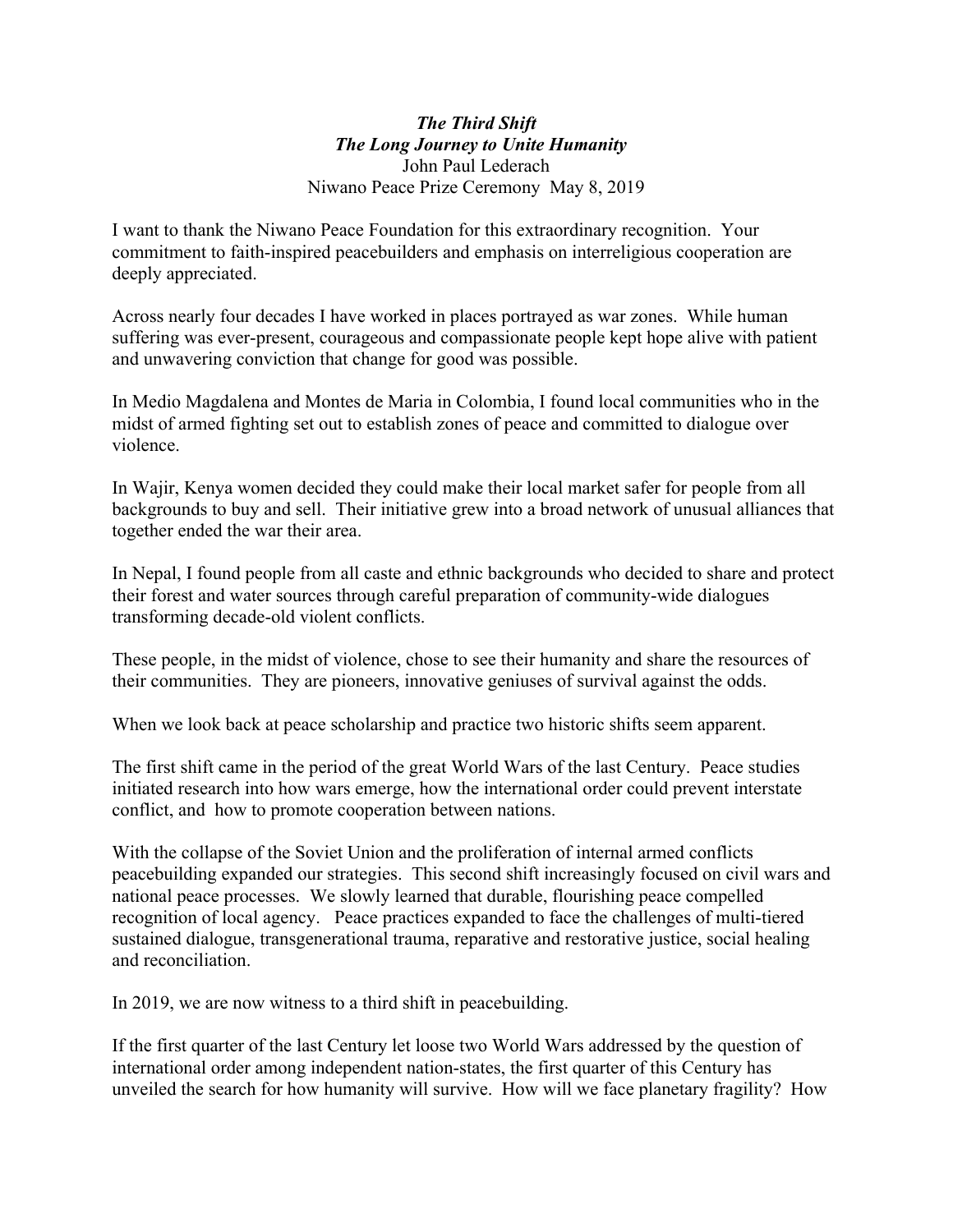will we address the fundamental right to belonging in an age of massive human mobility? How will we shape a global politic of sustenance in service to dignified life while facing deep polarization and authoritarian impulses that manipulate fear and seek exclusionary control?

In 1539 Menno Simons, for whom my Mennonite faith community is named, wrote that faith requires us to respond to the suffering of fellow humans, *it feeds the hungry, does good to those who do it harm, and binds up what is wounded.* Centuries later Desmond Tutu noted that "my humanity is bound up with yours, for we can only be human together."

Today, we have deep wounds across our global family and we live on a wounded planet.

To survive this woundedness, we need an ethic of peace guided by healing and earth-bounded dignity.

An earth-bounded ethic compels us to imagine ourselves as a profoundly interdependent global family. It invites us to tap healing wells that feed social courage and the compassionate resilience necessary to shift away from systems devouring the future of our yet-to-be born. It requires that we rally the all-embracing resources of our richly diverse humanity.

# *Earth-bounded humanity*

Local communities that survived violence, these pioneers of healing change, had a common starting point: People imagined themselves in a web of relationships that included their enemies.

In Colombia one group coined this with the phrase "we have no enemies." In South Sudan a group of youth expressed this as "we are 64 tribes with one mother." This imagination opens toward seeing our common humanity far beyond our immediate fragmentation. They found ways to unite humanity through boundless love and boundaryless belonging.

We find this same impulse in spiritual and religious origin narratives, particularly from indigenous wisdom. Gratitude and awe for the fragile beauty of life and creation provide resources from which humility, care, and love bubble and offers a clear ethic: We are called to treat others as we would wish to be treated.

As stated by St. Benedict, this ethic invites us to *incline the ear of the heart* as the pathway of rehumanization, the capacity to touch our shared humanity. As friends in Medio Magdalena, Colombia say, *we will seek to understand those who do not understand us*.

In my Mennonite tradition I found parallel teaching: Faith is less about words than the life we choose to lead, exemplified by service, compassion, and love. Mennonite practices suggest that the quality of God's love for humanity finds its clearest expression in how we respond to and care for others, including those who may wish us harm.

For me, the deepest aspirations of my faith tradition provided inspiration to move beyond barriers and boundaries. The infinite, boundless, and audacious love of the Divine toward humanity stirs us to notice and learn from this gifted diversity, to build lasting and improbable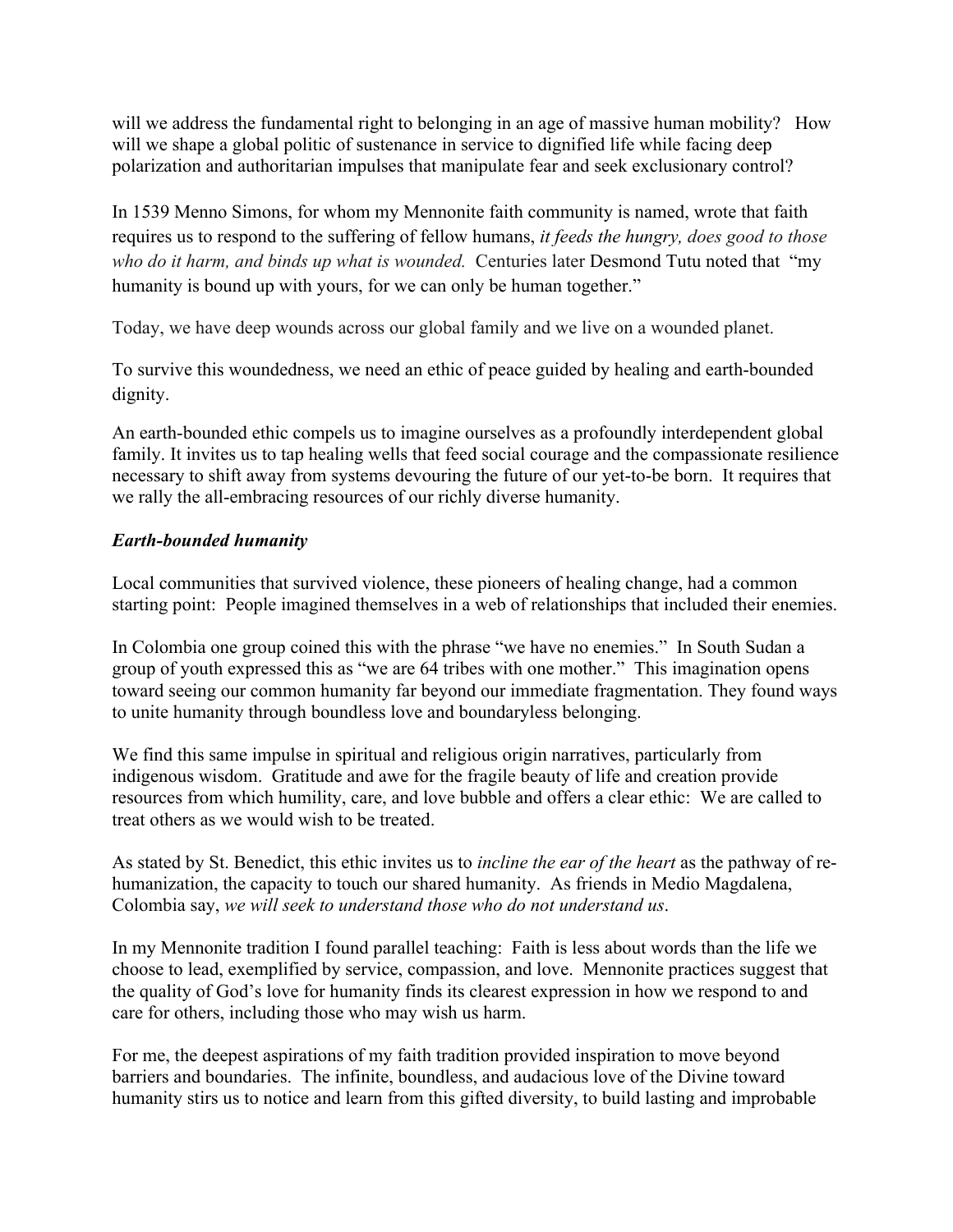friendships across our brokenness, and to fearlessly seek to understand and respect those with whom we disagree. I found myself drawn not to judge others in the midst of difference and conflict, but to come alongside our challenges and seek alternatives to violence together.

This understanding provided the insight to engage in interreligious cooperation for here we find the spiritual resources to imagine earth-bounded peacebuilding. Our most significant challenges require us to imagine and move beyond borders and boundaries.

We know this to be true: Walls have no capacity to address pandemics of disease or halt human engendered ecospheric and climatic shifts. Borders have precious little capacity to address the conditions driving human mobility in the search of well-being and belonging. National boundaries cannot stop the flow of ideas, instant communication and technology, nor the rivers of extractive global economies. On their own, state-drawn frontiers have proven incapable of containing the ceaseless flows of weapons, drugs, and human trafficking.

In our fragmented world today, too often filled with suffering and displaced humanity we need the resources that permit us to re-humanize, to be grounded and bounded together even amidst conflict and fear.

This planetary moment reveals that no nation on its own can assure the well-being of people within its borders without equal concern for the well-being of the most vulnerable beyond those borders.

To rise to our challenge, we need a wholeness of compassionate presence and social courage. We must tenaciously weave a deep inner strength with equity and dignity across diverse relationships that truly bind our wounds, embody the right to belong, and unite humanity.

# *Tapping Healing Wells*

In *The Cure of Troy*, Northern Ireland's Nobel Laureate poet, Seamus Heaney penned extraordinary lines when he wrote:

> *So hope for a great sea-change On the far side of revenge. Believe that further shore Is reachable from here. Believe in miracle And cures and healing wells.*

In the midst of violent conflict I always found remarkable people carving their way toward that far side of revenge. At a personal level I also understood that intellectual and professional skill could not be disembodied from inner preparation. The quality of our *inner works* tie intimately into the quality of *dignified relationships* we need to forge if we are to shift systems that perpetuate harm.

It matters how we show up.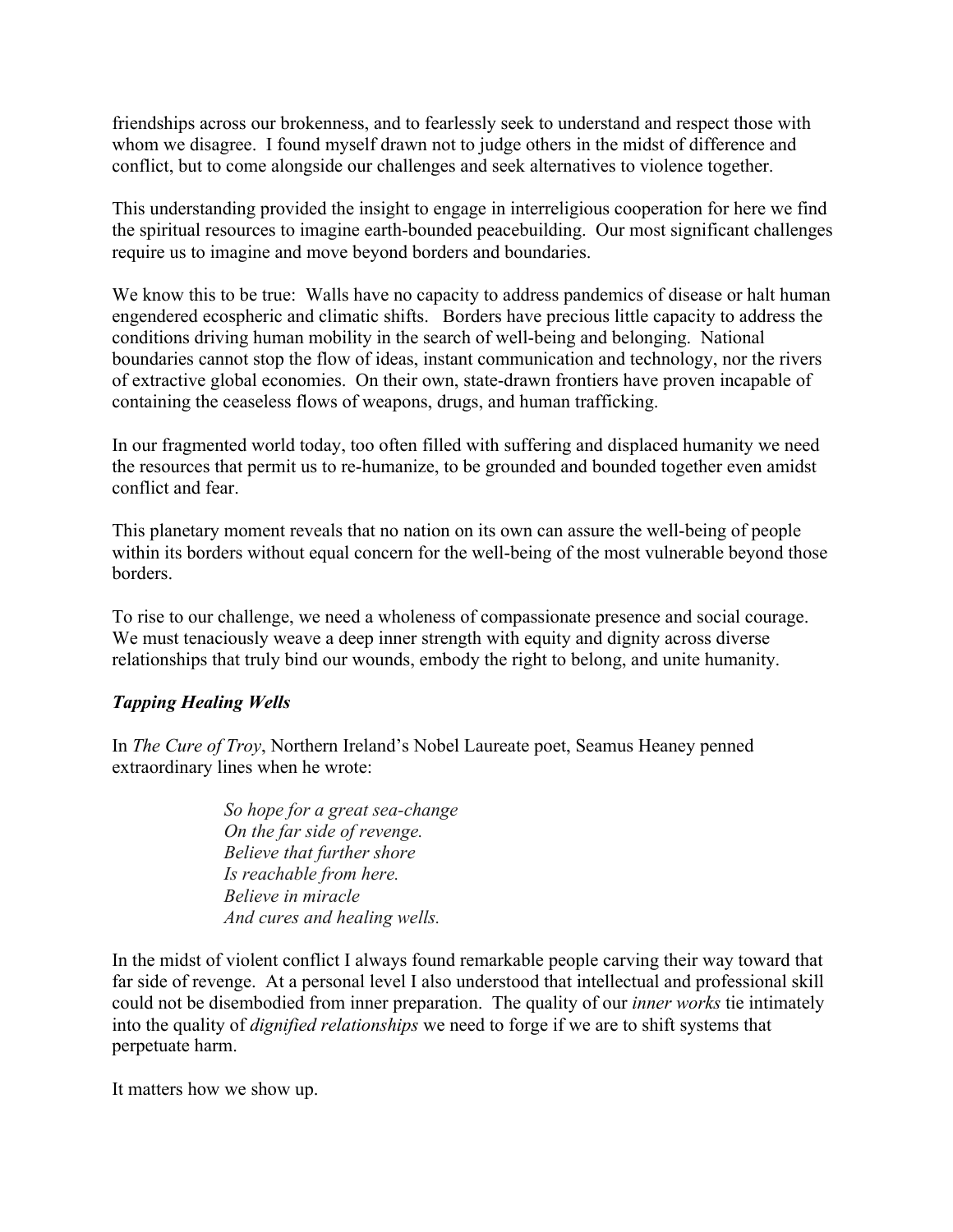Over time, I discovered that interreligious accompaniment and an appreciative approach to spiritual wisdom strengthened my Mennonite vocation and faith. This is my first extended visit to Japan, though I have long appreciated the inspiration I gained from haiku and haibun of the master poet Matsuo Bashó. Allow me to share how I experienced this interreligious gift.

I start with a story I first read about a conversation between Bashó and his disciple Kikaku. One morning, following a walk in the fields, Kikaku shared a haiku he had composed.

> *take a pair of wings from a dragonfly you would make a pepper pod*

Bashó responded. *This is not haiku. You kill the dragonfly. Haiku gives life. The haiku is this.*

*add a pair of wings to a pepper pod you would make a dragonfly*

From Bashó's *The Narrow Road to Oku* I learned haibun, the practice of the haiku pause embedded in the daily journey. I slowly began to appreciate how this simple form of poetry offered a resource I experienced as both internally healing and externally revealing. For me, haiku become a daily peace practice.

I now teach haiku to my university students. We leave the classroom and walk across the campus. We explore the emergent and complex conversation between our immediate experience of nature, the human senses and spirit, and the creative act, all as elements giving life to both the peacebuilder and the long journey of weaving peace.

Haiku provoked me to notice with all my senses. I could practice being awake in every moment.

Haiku prepared me to be touched by beauty. I could practice being open to awe.

Haiku required me to hold the full complexity of the moment in its simplest form. I could practice humility, the ceaseless search for deeper essence.

Haiku invited me to wander and wonder. I could practice the purity of childlike curiosity.

Haiku allowed me to play. I could practice creativity and wandering mind.

Haiku let the poet inside me summon experiences that I had not named. I could practice voice rising from the unspeakable.

Bashó reportedly said near the end of his life that he had written only 5 or 6 haiku, a surprising statement as he surely had written thousands. The *haibun* found in *Oku no hosomichi* provide two grounded yet profoundly spiritual understandings of Oku as travel into the interior.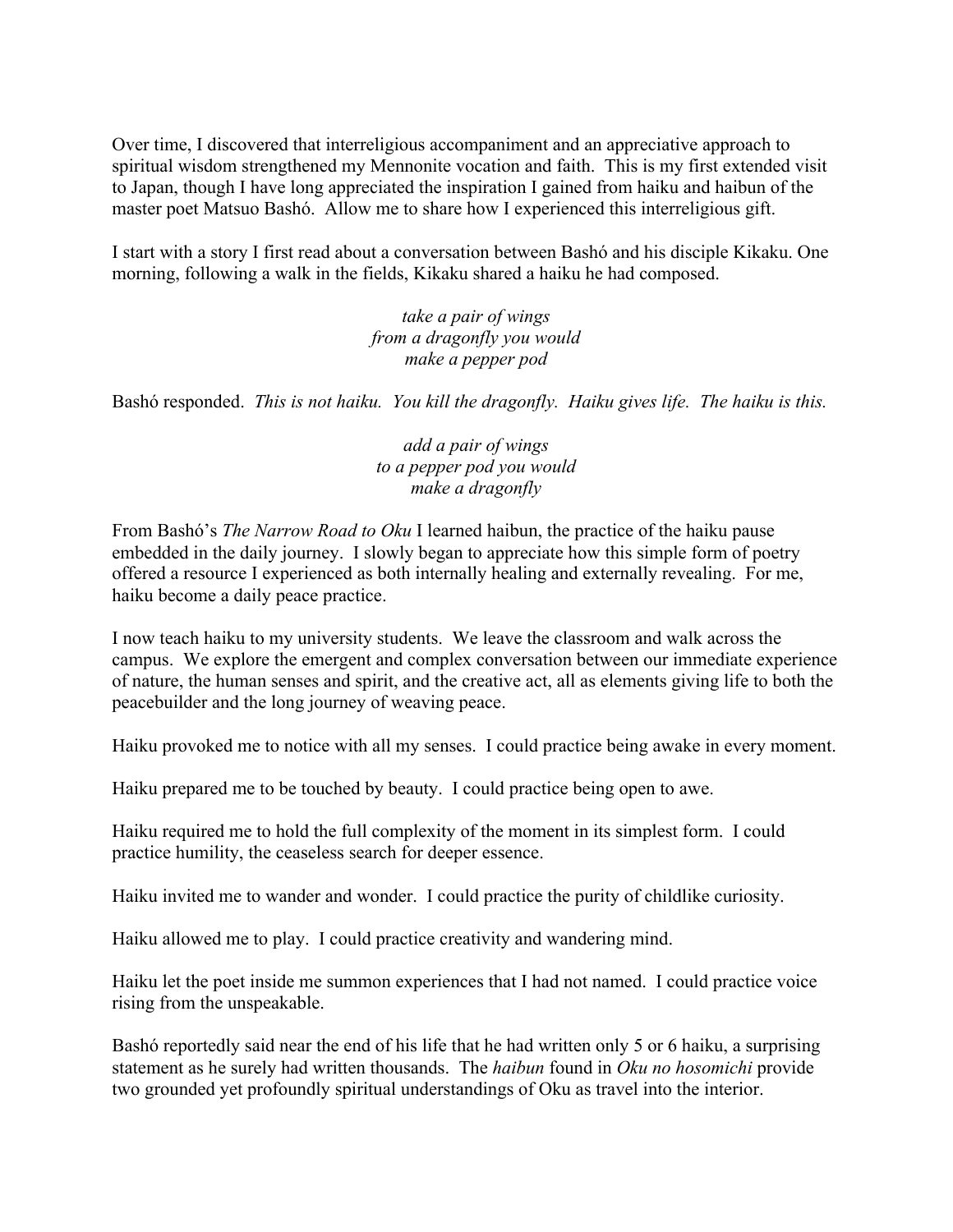First, Oku symbolizes the pathway Bashó followed into the interior of this great country. He sought to be present to the spirit, rooted in the story and people of each place along his journey, a profound commitment to the wisdom of the local.

Second, for Bashó, Oku infers the steady and intrepid journey into the vast inner world of consciousness, the search for locating one's place in the world, and the yearning to belong.

*The journey itself is home,* Bashó wrote in his opening lines. It is in the search for home where the meanings of Oku integrate into grounded wholeness that acknowledges shared place while tendering belonging.

This was the healing well I received from Bashó. The long journey to forge a shared home can have daily pause, joy, and clarity.

### *The full richness of our beautiful humanity*

Let me conclude with a final appeal. We cannot attend to the complexity of our planetary fragility unless we are able to mobilize around the blessing of diversity.

Local communities transcending violence taught me that peacebuilding is not about a single person but rather how whole collectives cohere, how communities rise and respond to challenges. These communities embraced every human resource they could mobilize, respected equity while forging unexpected alliances, and led from their intuitive acumen of survival genius. Innovation often emerged because they recognized and followed the courageous and resilient leadership of youth and women.

If peacebuilding is to become survival relevant, I am convinced that we must pursue the simple *50/50 principle* in everything we do: *50%* of decisive leadership participation should be youth under forty years of age and *50%* should be women.

In Nepal I saw the power of this principle applied in a small group of people committed to protecting forests, the Federation of Forest User Groups. They required that all local community user groups must have 50/50 shared leadership of women and men in a local chapter. Starting with a handful they grew to a national network of millions and have retained this principle at every level of their work. I found clarity and pragmatic brilliance in the Women of Wajir who led their community toward transforming long patterns of violence in Northeast Kenya. We witnessed the extraordinary commitment of the *Ruta Pacífica de Mujeres* in Colombia, the Women's March for Peace that threaded voices, memory and hope, impacting both local communities and the national accord.

The same can be said of youth. I note that some of the most significant movements and advancements in human history share a startling fact and example. Martin Luther King, Jr. was 34 years old when he gave his most famous "I have a dream" speech. Leymah Gbowee was in her early thirties when she helped co-lead *Women of Liberia Mass Action for Peace,* the movement that ended her country's second civil war. And lest we miss this point in reference to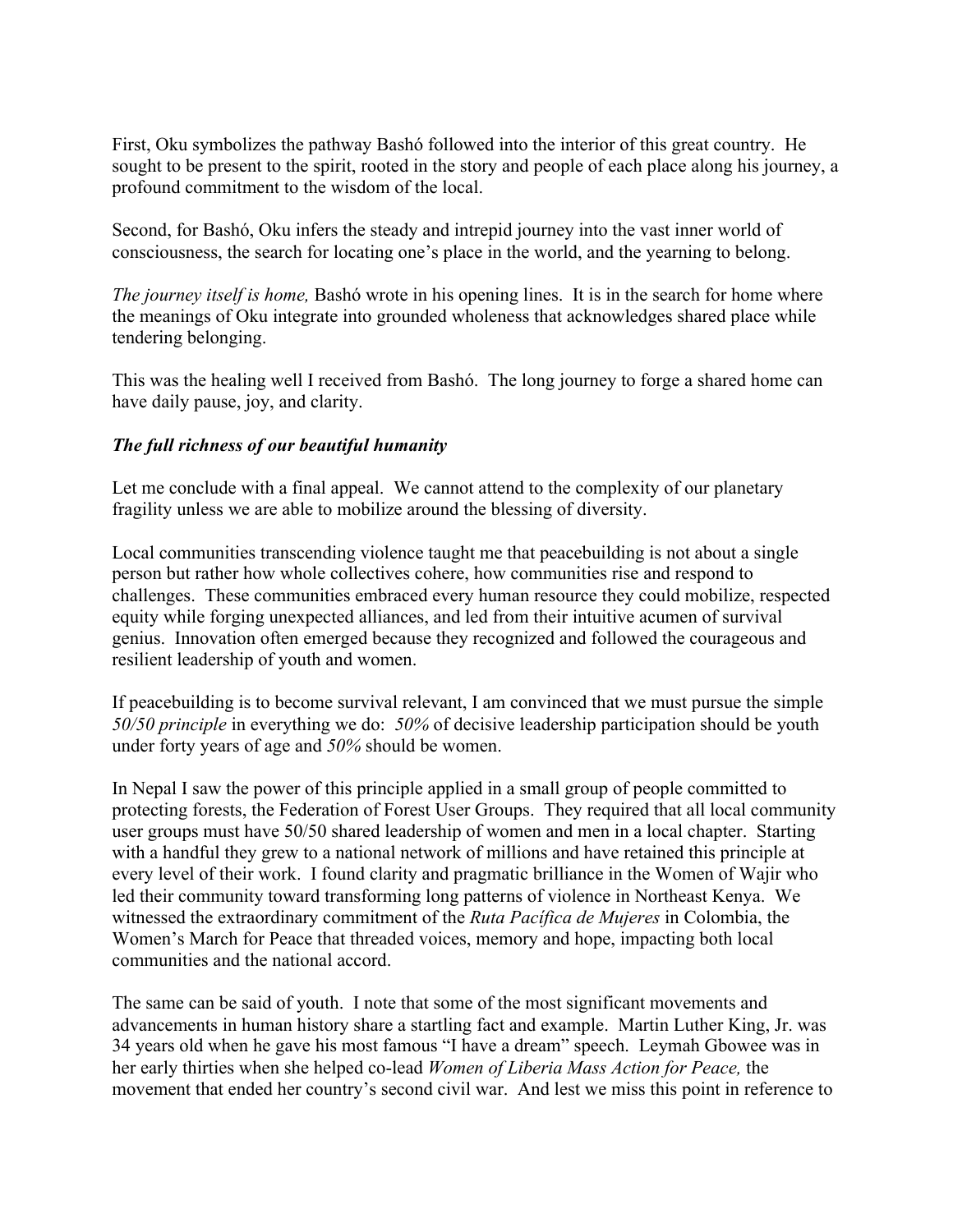our religious traditions, Jesus' ministry that gave rise to Christianity began when he was 30 years of age. The Buddha is said to have been in his mid thirties when he attained enlightenment.

The surprising shift we find in these examples comes from what I would call *in-between wisdom*. Commitment to intergenerational accompaniment opens us up to unanticipated insight and breakthrough that rise when extraordinarily diverse people commit to deep listening, mutual encouragement, and courageous joint action.

We do not approach the 50/50 guidepost because we seek to fill a quota. We draw from and bring together the full richness of the creation blessing, our beautiful wayfaring humanity, because only in the sustained mix of our full potential together will we find our way through and beyond the challenges of this Century.

# *Conclusion*

Today we again face the rise of fear-driven and hate-based exclusionary politics that prefers building walls instead of bridges. But only love can transform fear. Only in recognition of our common humanity and shared belonging can we unleash the creativity and social courage necessary to bridge our deepest divides.

We need the courage of conviction that our global security is not determined by the size of our walls or the quantity of our weapons, but rather is found in the quality of our relationships.

I return to the ever-youthful wisdom of Bashó and his most famous haiku.

*the ancient pond a frog leaps in the sound of water*

We sense the wisdom of ages.

We notice the wonder of the beginner's mind.

We recognize the inclined ear of the heart, listening ever deeper.

We sense wholeness and healing.

We breathe the fullness of beauty nourishing the human spirit.

We feel our common humanity.

We seek and offer grace and kindness precisely because we are grateful, awed into humility for life on this extraordinary planet.